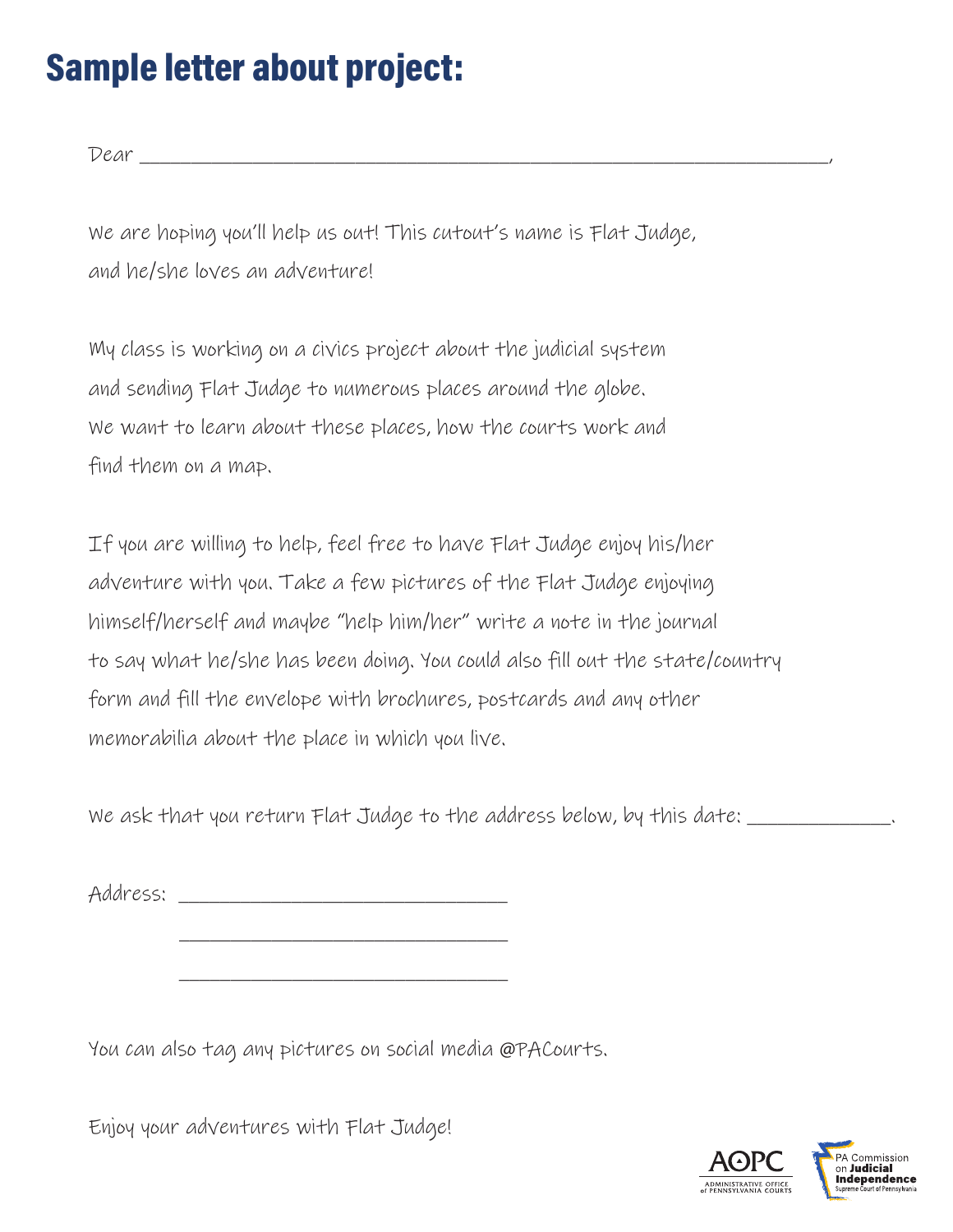|                                                                                                         | date  |
|---------------------------------------------------------------------------------------------------------|-------|
|                                                                                                         |       |
|                                                                                                         |       |
| Dear                                                                                                    |       |
|                                                                                                         |       |
|                                                                                                         |       |
|                                                                                                         |       |
|                                                                                                         |       |
|                                                                                                         |       |
|                                                                                                         |       |
|                                                                                                         |       |
|                                                                                                         |       |
|                                                                                                         |       |
|                                                                                                         |       |
|                                                                                                         |       |
|                                                                                                         |       |
|                                                                                                         |       |
|                                                                                                         |       |
|                                                                                                         |       |
|                                                                                                         |       |
|                                                                                                         |       |
|                                                                                                         |       |
|                                                                                                         |       |
|                                                                                                         |       |
|                                                                                                         |       |
|                                                                                                         |       |
|                                                                                                         |       |
|                                                                                                         |       |
|                                                                                                         |       |
|                                                                                                         |       |
|                                                                                                         |       |
|                                                                                                         |       |
|                                                                                                         |       |
|                                                                                                         |       |
|                                                                                                         |       |
|                                                                                                         | From, |
| <b>AOPC</b><br><b>PA Commission<br/> on Judicial<br/> Independence</b><br>Supreme Court of Pennsylvania |       |
| ADMINISTRATIVE OFFICE<br>of PENNSYLVANIA COURTS                                                         |       |

You can tag any pictures on social media @PACourts.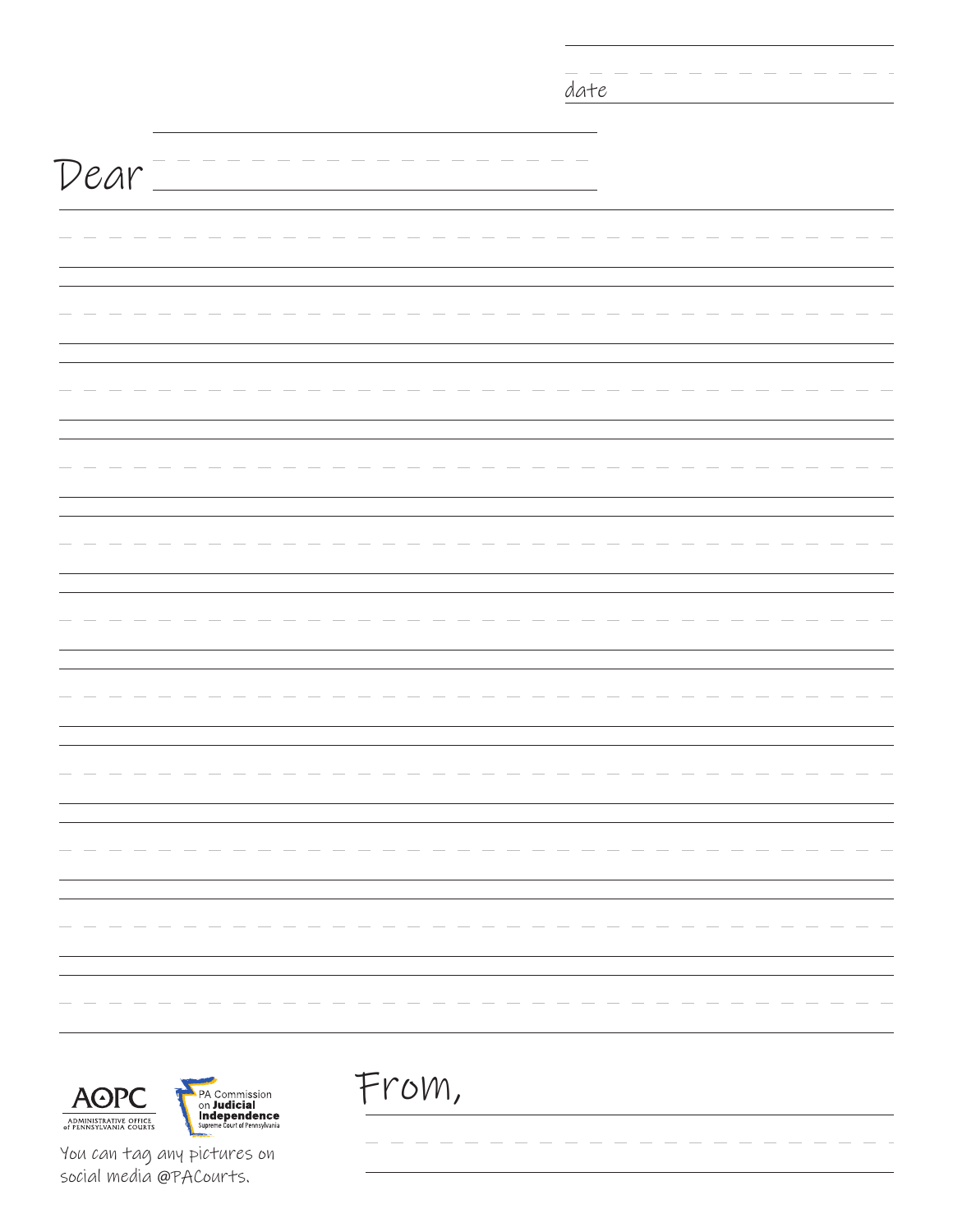## **How to address an envelope:**

An address is written on 3 lines.

The first line gives the person's name.

The second line consists of the street number and name where that person lives, and the third line is the city, state, and zip code.

Envelopes that are mailed need to have the recipient's address in the center and the sender's address (the return address) in the upper left corner.

| Sender Name                                                     | The stamp<br>goes in the<br>top right<br>corner |
|-----------------------------------------------------------------|-------------------------------------------------|
| 123 Sender Street                                               |                                                 |
| Senderville, PA 12345                                           |                                                 |
| Receiver Name<br>456 Receiver Avenue<br>Receiverville, PA 45678 |                                                 |

Don't forget to enclose your letter, the travel journal and your decorated Flat Judge cutout!